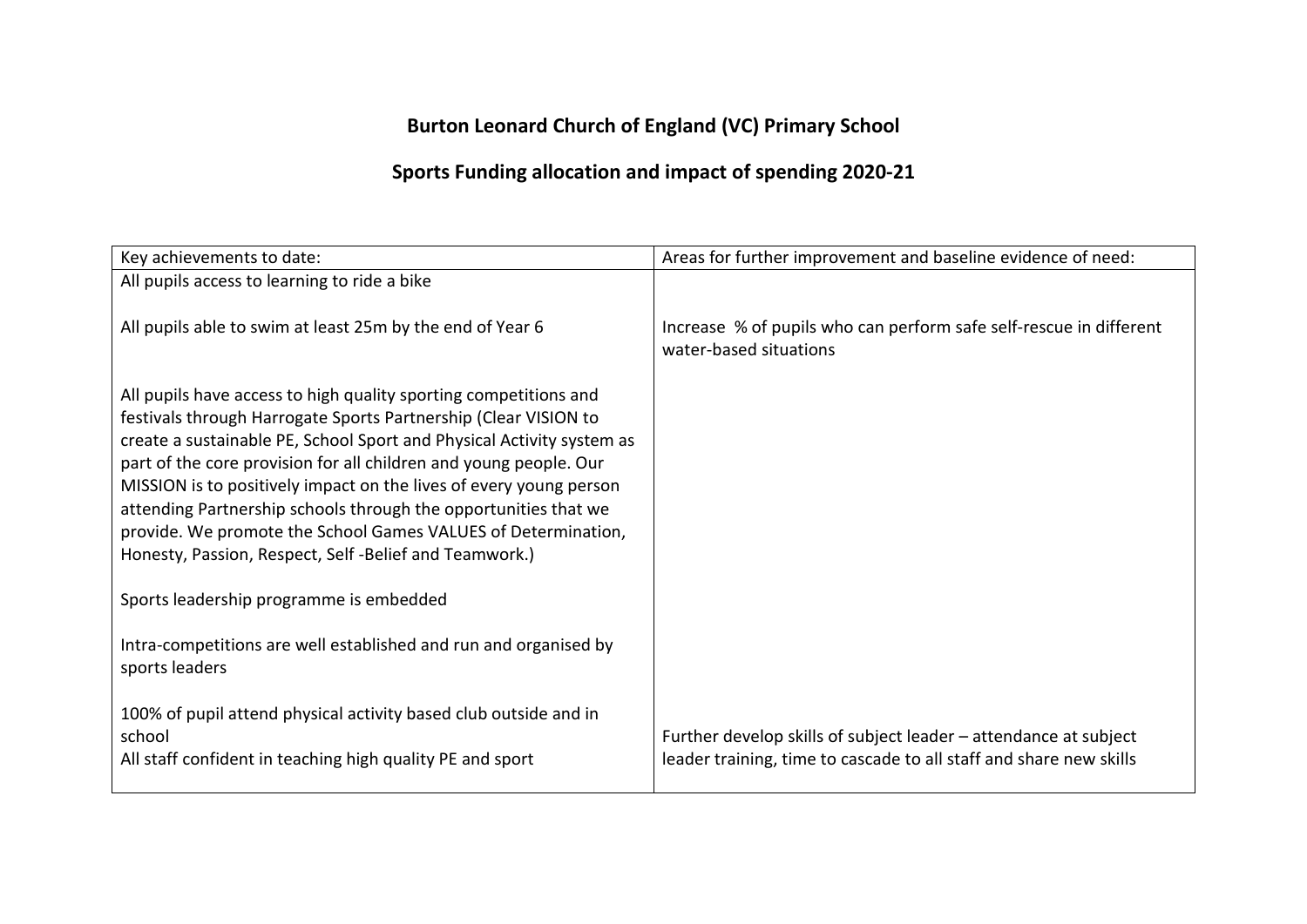| All TAs and MSAs confident in ensuring pupils access high quality<br>physical activity at breaktimes and lunchtimes |  |
|---------------------------------------------------------------------------------------------------------------------|--|
| Wide range of clubs on offer – football, running, karate, gymnastics,<br>  boxing, rounders, hockey, athletics      |  |

| Meeting national curriculum requirements for swimming and<br>water safety                                                                                                                                                         | Impact and ways forward                                                                                              |
|-----------------------------------------------------------------------------------------------------------------------------------------------------------------------------------------------------------------------------------|----------------------------------------------------------------------------------------------------------------------|
| What percentage of your Year 6 pupils could swim<br>competently, confidently and proficiently over a distance of at<br>least 25 metres when they left your primary school at the end<br>of last academic year?                    | 100%                                                                                                                 |
| What percentage of your Year 6 pupils could use a range<br>of strokes effectively [for example, front crawl,<br>backstroke and breaststroke] when they left your primary<br>school at the end of last academic year?              | 100%                                                                                                                 |
| What percentage of your Year 6 pupils could perform safe<br>self-rescue in different water-based situations when they<br>left your primary school at the end of last academic year?                                               | 78.57%<br>Weekly dialogue with swimming instructors re: pupil assessment to<br>further drive achievement in swimming |
| Schools can choose to use the Primary PE and Sport Premium<br>to provide additional provision for swimming but this must be<br>for activity over and above the national curriculum<br>requirements. Have you used it in this way? | No                                                                                                                   |

Intended annual spend against the 5 key indicators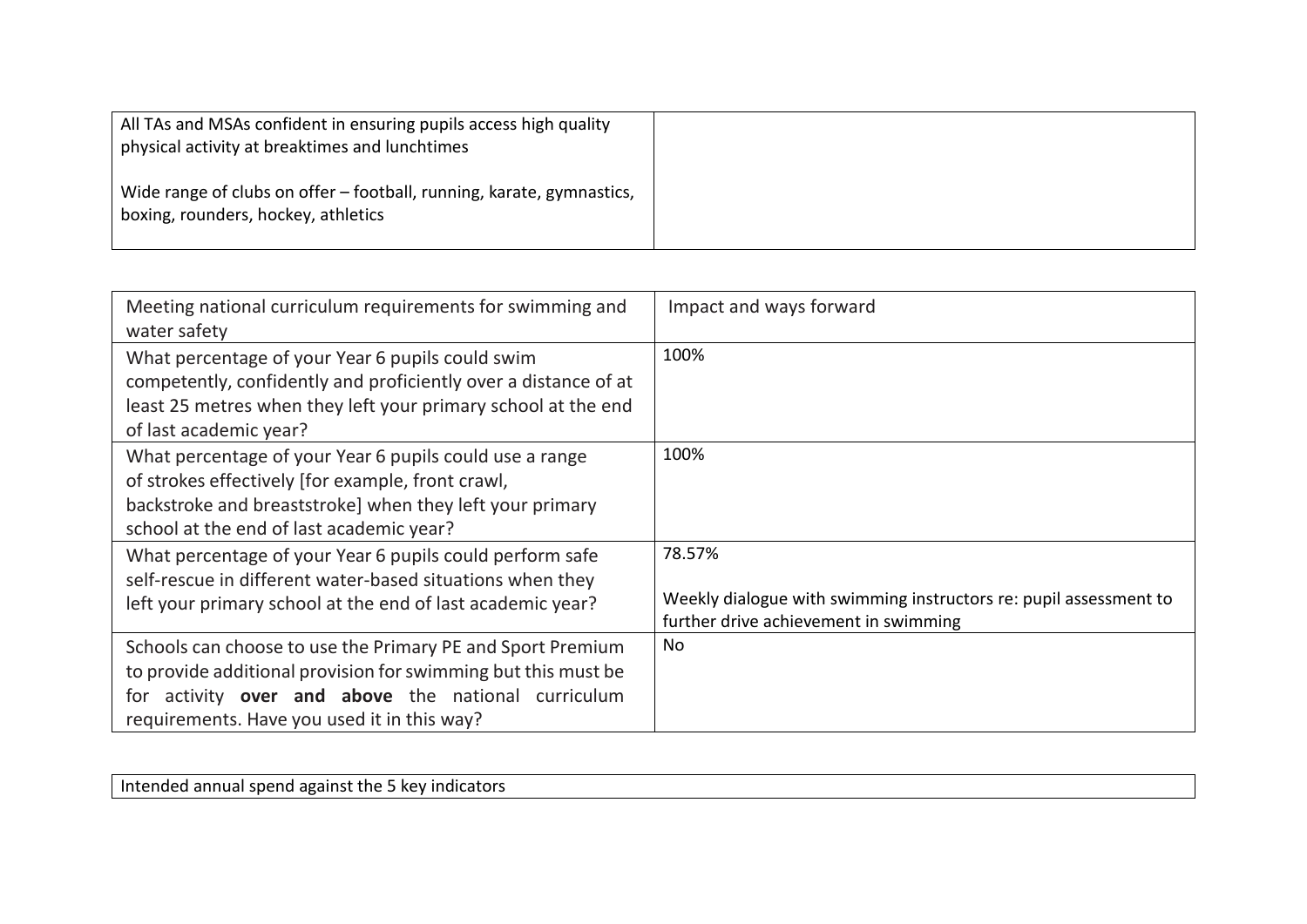| Key indicator 1:                                                                                                                                           |                                                                                                                                                                    |                                            |                                                                        |                                                       |
|------------------------------------------------------------------------------------------------------------------------------------------------------------|--------------------------------------------------------------------------------------------------------------------------------------------------------------------|--------------------------------------------|------------------------------------------------------------------------|-------------------------------------------------------|
| The engagement of all pupils in regular physical activity - Chief Medical Officer guidelines recommend that primary school children                        |                                                                                                                                                                    |                                            |                                                                        |                                                       |
| undertake at least 30 minutes of physical activity a day in school                                                                                         |                                                                                                                                                                    |                                            |                                                                        |                                                       |
| % of total allocation 25 %                                                                                                                                 |                                                                                                                                                                    |                                            |                                                                        |                                                       |
| School focus with clarity<br>on intended                                                                                                                   | Actions to achieve:                                                                                                                                                | Funding<br>allocated:                      | Evidence and impact:                                                   | Sustainability and<br>suggested                       |
| impact on pupils:                                                                                                                                          |                                                                                                                                                                    |                                            |                                                                        | next steps:                                           |
| Daily Mile embedded to<br>get all pupils undertaking<br>at least 15 minutes of<br>additional activity per day                                              | Identify courses for Daily<br>Mile                                                                                                                                 | No cost - time allocation                  | All pupils involved in 15<br>minutes of additional<br>activity per day | Daily Mile firmly<br>embedded in school<br>curriculum |
| Extra-curricular clubs and<br>develop relationships<br>with at least 6 local sports<br>clubs to encourage club<br>participation and<br>maintain Gold Award | BW conduct audit of pupil<br>sporting activity in school<br>and out<br>Target less active pupils<br>by inviting them to<br>support Class 1 in physical<br>activity | Subject leader time<br>Supply cover £1,000 |                                                                        |                                                       |
|                                                                                                                                                            | Pupil questionnaire re:<br>After School Club,<br><b>Breakfast Club and</b><br>lunchtime physical activity                                                          | Subject leader time                        |                                                                        |                                                       |
| All weather access to<br>physical equipment<br>outdoors through<br>specialist flooring                                                                     | Purchase playground<br>flooring                                                                                                                                    | £2,000                                     | All pupils able to access<br>exercise equipment all<br>year round      |                                                       |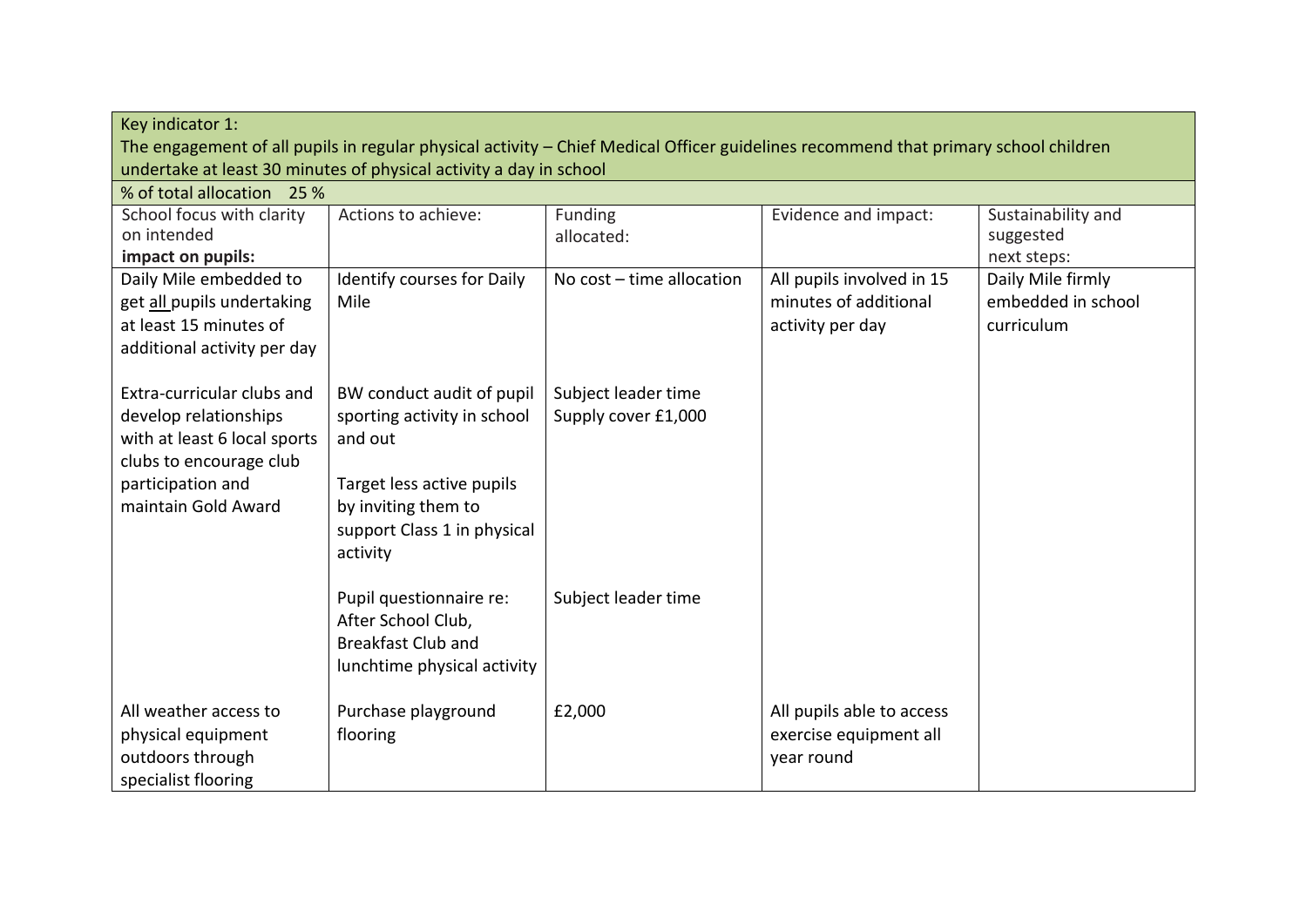| Better resources for<br>playtime use<br>Playtime duty staff model<br>and engage in physical<br>activity at playtimes | Buy resources based on<br>pupil voice indicators<br>Staff work with pupils to<br>ensure variety of<br>equipment on offer at | £500                               | Pupils engaged and<br>suitably challenged by<br>high quality resources<br>100% of pupils engaged in<br>physical activity at<br>breaktimes |                    |
|----------------------------------------------------------------------------------------------------------------------|-----------------------------------------------------------------------------------------------------------------------------|------------------------------------|-------------------------------------------------------------------------------------------------------------------------------------------|--------------------|
|                                                                                                                      | breaktimes                                                                                                                  |                                    |                                                                                                                                           |                    |
| Young Leaders engage<br>other peers in physical<br>activity                                                          | Access to Young Leader<br>training with Harrogate<br>Sports Partnership                                                     | £ included in Partnership<br>costs | Pupils able to lead<br>physical activity at<br>breaktimes                                                                                 |                    |
| Dave Burns I want to ride                                                                                            |                                                                                                                             |                                    |                                                                                                                                           |                    |
| my bike to teach cycling                                                                                             | <b>Book Dave Burns</b>                                                                                                      | £300                               |                                                                                                                                           |                    |
| to all pupils as they come                                                                                           | Assess cycling skills                                                                                                       | £750                               | Pupils able to ride                                                                                                                       |                    |
| through school                                                                                                       | Cycling proficiency for                                                                                                     |                                    | correctly and look after                                                                                                                  |                    |
|                                                                                                                      | Year 6                                                                                                                      |                                    | their own bikes                                                                                                                           |                    |
| Key indicator 2:                                                                                                     |                                                                                                                             |                                    |                                                                                                                                           |                    |
| The profile of PE and sport being raised across the school as a tool for whole school improvement                    |                                                                                                                             |                                    |                                                                                                                                           |                    |
| % of total allocation 40 %                                                                                           |                                                                                                                             |                                    |                                                                                                                                           |                    |
| School focus with clarity                                                                                            | Actions to achieve:                                                                                                         | Funding                            | Evidence and impact:                                                                                                                      | Sustainability and |
| on intended                                                                                                          |                                                                                                                             | allocated:                         |                                                                                                                                           | suggested          |
| impact on pupils:                                                                                                    |                                                                                                                             |                                    |                                                                                                                                           | next steps:        |
| Celebration assembly                                                                                                 | Certificates and                                                                                                            |                                    | All pupils will have                                                                                                                      |                    |
| each week ensures the                                                                                                | demonstrations to                                                                                                           |                                    | received a certificate and                                                                                                                |                    |
| whole school is aware of                                                                                             | celebrate achievements                                                                                                      |                                    | demonstrated at some                                                                                                                      |                    |
|                                                                                                                      |                                                                                                                             |                                    | point in the year                                                                                                                         |                    |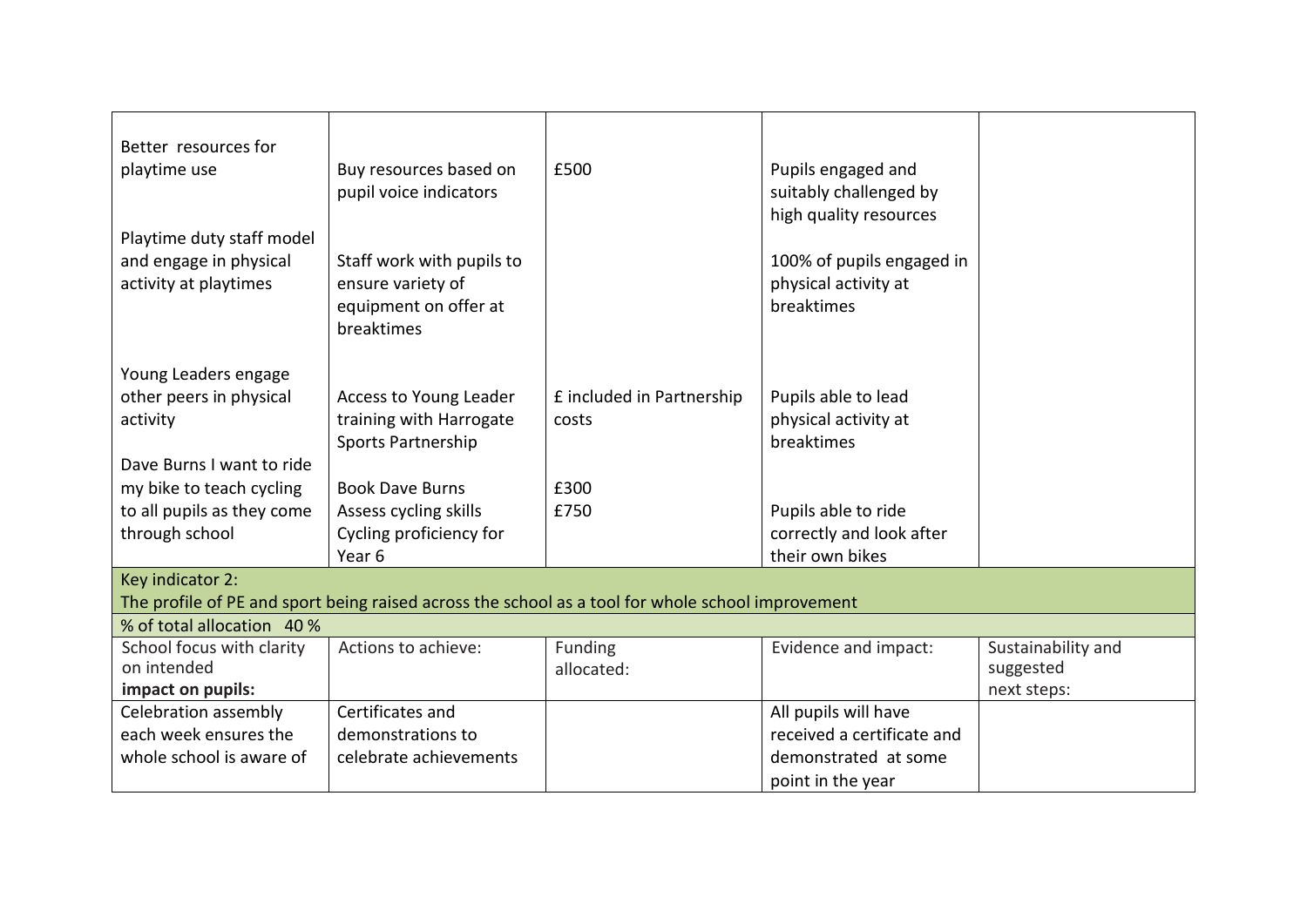| the importance of PE and<br>sport in our school                                                                                   | Match results shared<br>verbally, on newsletters<br>and on website                            |                                                                |                                                                                                                    |  |
|-----------------------------------------------------------------------------------------------------------------------------------|-----------------------------------------------------------------------------------------------|----------------------------------------------------------------|--------------------------------------------------------------------------------------------------------------------|--|
|                                                                                                                                   | Half termly intra -<br>competitions organised<br>by Sports Leaders                            |                                                                | Leadership skills<br>developed throughout<br>the year $-$ pupils given<br>responsibility and<br>ownership          |  |
| Noticeboard outside to<br>raise profile of PE for all<br>parents and visitors                                                     | AT ensure kept up-to-date                                                                     |                                                                | Pupils see physical activity<br>on offer and choose<br>physical activity                                           |  |
| Role models - local<br>sporting personalities so<br>pupils can identify with<br>success and aspire to be a<br>local sporting hero | Ascertain which local<br>personalities the pupils<br>relate to and invite them<br>into school | £300<br><b>Team Rubicon</b><br>skateboarding and<br>scootering |                                                                                                                    |  |
| School Improvement Plan<br>Key priority 4 - further<br>develop our school as a<br>healthy community                               | Further develop pupil<br>assessment in PE to<br>include self- assessment                      | <b>Evolution Fitness and PE</b><br>Subject Leader              | Teachers can understand<br>what pupils are enjoying<br>or struggling with, and<br>identify specific pupil<br>needs |  |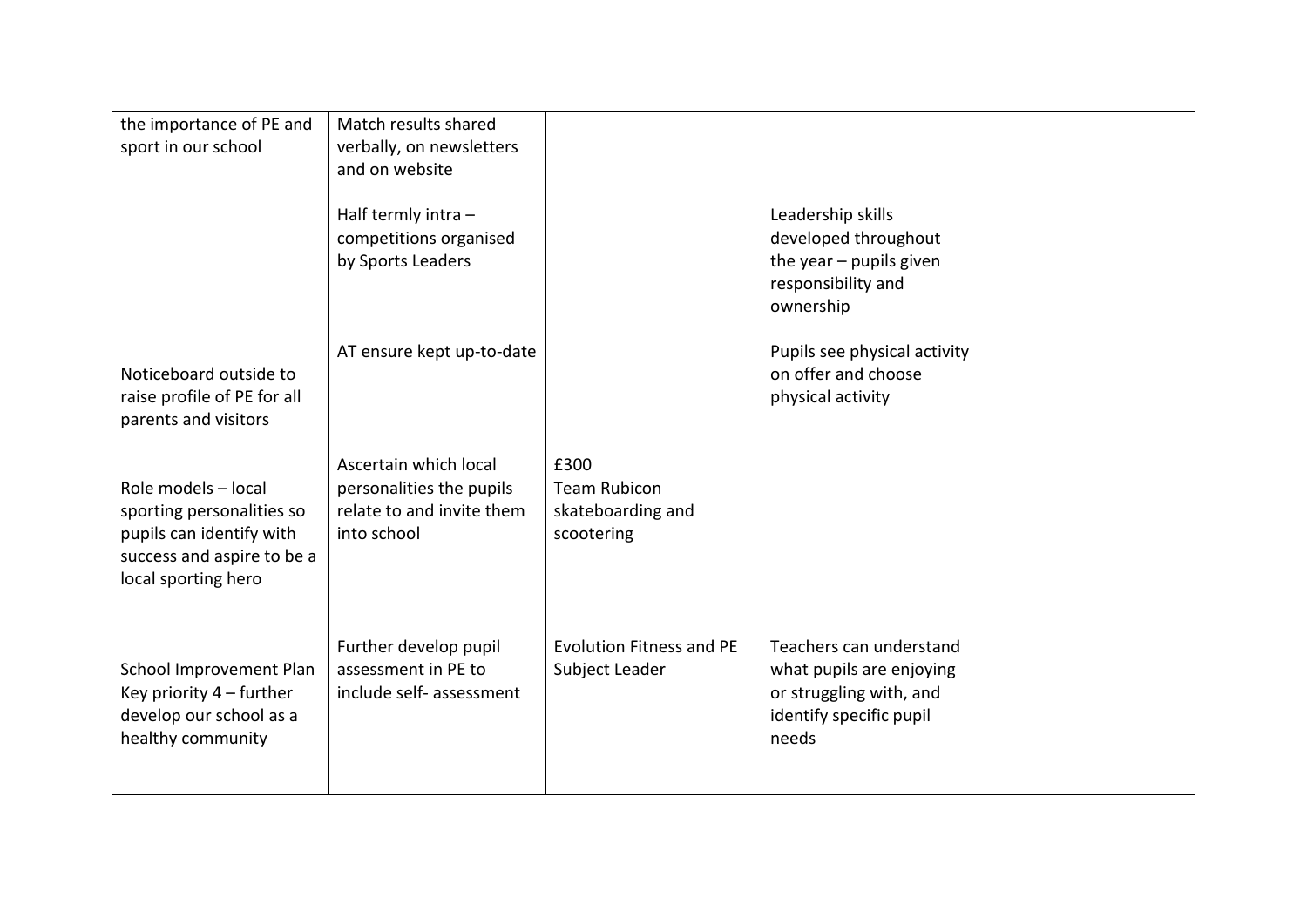| Enthusiastic approach to<br>leading PE                                                                                                             | Subject leader for PE BW                                                                                                                                             | £4,380                | Pupils develop skills to<br>articulate own learning<br>Pupils develop skills to<br>know what they can do to<br>improve<br>Pupils ownership for<br>learning increased<br>motivation<br>PE as subject driven in our<br>small school where<br>leaders are leaders of<br>many subjects - specific |                                                |
|----------------------------------------------------------------------------------------------------------------------------------------------------|----------------------------------------------------------------------------------------------------------------------------------------------------------------------|-----------------------|-----------------------------------------------------------------------------------------------------------------------------------------------------------------------------------------------------------------------------------------------------------------------------------------------|------------------------------------------------|
|                                                                                                                                                    |                                                                                                                                                                      |                       | time allocated; AT cover                                                                                                                                                                                                                                                                      |                                                |
| Key indicator 3:                                                                                                                                   | Increased confidence, knowledge and skills of all staff in teaching PE and sport                                                                                     |                       |                                                                                                                                                                                                                                                                                               |                                                |
| % of total allocation 20%                                                                                                                          |                                                                                                                                                                      |                       |                                                                                                                                                                                                                                                                                               |                                                |
| School focus with clarity<br>on intended<br>impact on pupils:                                                                                      | Actions to achieve:                                                                                                                                                  | Funding<br>allocated: | Evidence and impact:                                                                                                                                                                                                                                                                          | Sustainability and<br>suggested<br>next steps: |
| Provide all staff with<br>professional<br>development, mentoring,<br>training and resources to<br>help them teach PE and<br>sport more effectively | Evolution Fitness in school<br>and after school sports<br>club; Hire qualified<br>coaches to work with<br>teachers to enhance and<br>extend current<br>opportunities | £5,000                | Physical activity<br>embedded across school                                                                                                                                                                                                                                                   |                                                |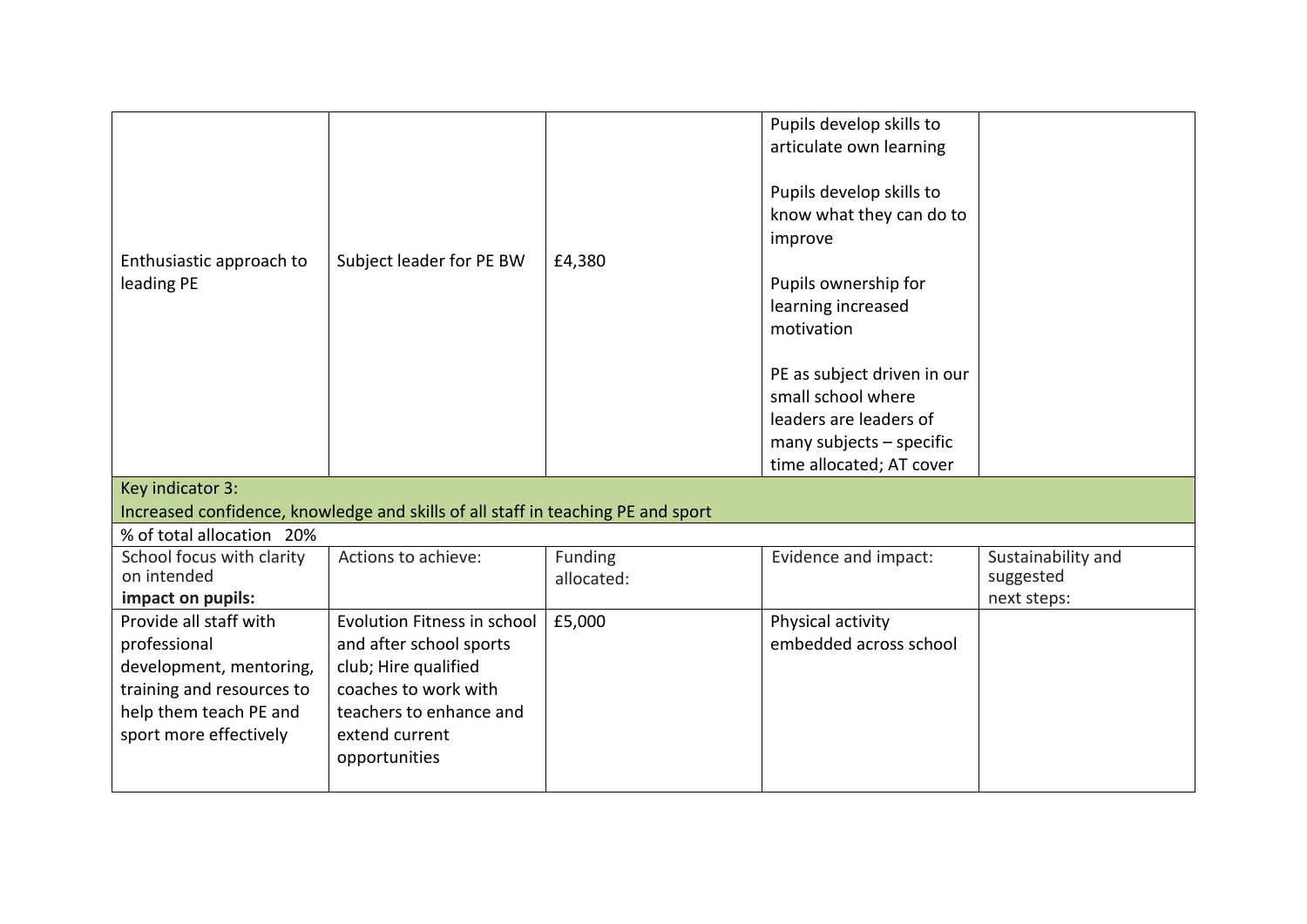| Key indicator 4:                                                                                      |                                                                                                 |              |                                                                               |                          |
|-------------------------------------------------------------------------------------------------------|-------------------------------------------------------------------------------------------------|--------------|-------------------------------------------------------------------------------|--------------------------|
|                                                                                                       | Broader experience of a range of sports and activities offered to all pupils                    |              |                                                                               |                          |
| % of total allocation 7.5 %                                                                           |                                                                                                 |              |                                                                               |                          |
| School focus with clarity<br>on intended                                                              | Actions to achieve:                                                                             | Funding      | Evidence and impact:                                                          | Sustainability and       |
| impact on pupils:                                                                                     |                                                                                                 | allocated:   |                                                                               | suggested<br>next steps: |
| Engage in Harrogate<br>Sports Partnership                                                             | Take part in competitions<br>and festivals in cluster<br>and local area                         | £3,000       |                                                                               |                          |
| Partner with other<br>schools to run sports<br>competitions                                           | Sports competitions<br>regular agenda item at HT<br>cluster meetings                            |              |                                                                               |                          |
| Dave Burns I want to ride<br>my bike to teach cycling<br>to all pupils as they come<br>through school | <b>Book Dave Burns</b><br>Assess cycling skills<br>Cycling proficiency for<br>Year <sub>6</sub> | £300<br>£750 | Pupils able to ride<br>correctly and safely and<br>look after their own bikes |                          |
| Key indicator 5:<br>Increased participation in competitive sport                                      |                                                                                                 |              |                                                                               |                          |
| % of total allocation 7.5 %                                                                           |                                                                                                 |              |                                                                               |                          |